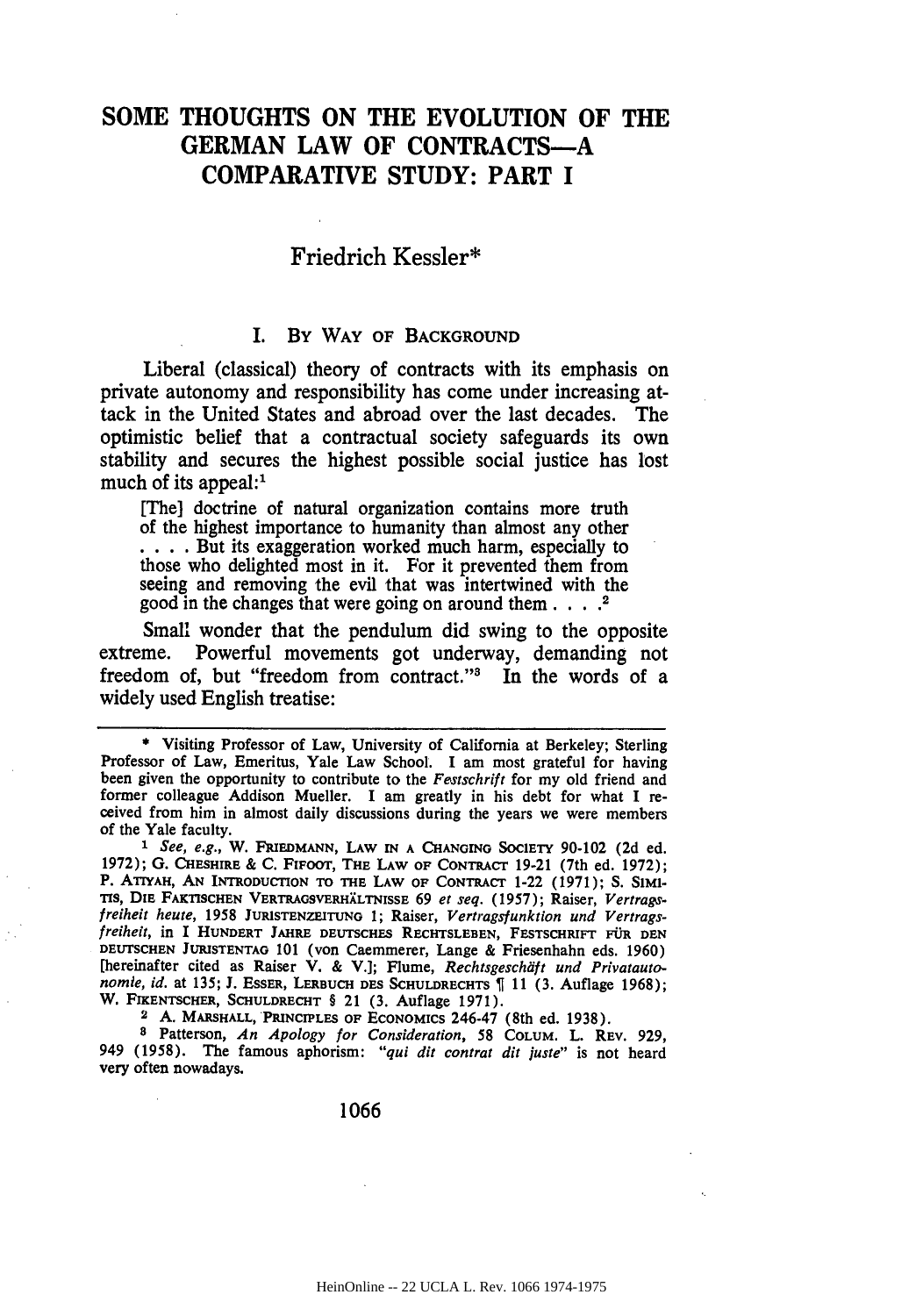Freedom of contract is a reasonable social idea only to the extent that equality of bargaining power between contracting parties can be assumed, and no injury is done to the economic interests of the community at large. In the more complicated social and industrial conditions of [our] **...**society, it has ceased to have much idealistic attraction. <sup>4</sup>

The spheres of social life which can meaningfully be left to "autonomous legal ordering"5 are constantly shrinking. The moral value of freedom of contract has become problematical, and the ideal of private responsibility, the counterpart of private autonomy, no longer reflects practical reality<sup>6</sup> in an age where impersonal standard mass contracts have become part of our daily life and where freedom of contract is often bargained away in the name of freedom of contract. <sup>7</sup>

These movements, expressing awareness of the unequal distribution of power, became too strong to be resisted. The social dimension of contract increasingly came to be emphasized in legislation, the activities of regulatory agencies, case law, and literature, here and elsewhere.<sup>8</sup>

But this should not mean that the "years of the contract"<sup>9</sup> are drawing to a close, nor that "pure" (classical) contract has become a residual category.<sup>10</sup> We should not surrender to a "failure of nerve" and allow the "death of contract"<sup>11</sup> to become

**4** W. **ANSON, PRINCIPLES** OF **THE** ENGLISH LAW OF **CONTRACT** 5 **(22d** ed. **by** Guest 1964). The author **describes English society as "collectivist".** *id.*

**5** H.M. **HART** & **A. SACKS, THE LEGAL PROCESS** 147-48 (tent. ed. **1958). 6 Rehbinder,** *Fortschritte* in der Produktenhaftung, **129 ZErrScHRIFT FOR**

**DAS GESAMTE HANDELSRECHT UND WIRTSCHAFTSRECHT** 171-73 **(1967).**

As always when dealing with opinion, the [reader] should be alert to the possibility that the countercurrent supporting social control **by** state action draws its psychological strength from attitudes and convictions which may not have accurately reflected the objective facts of economic and social life. See Sharp, The Limits of Law, **61** Ethics **270, 276-279 (1951);** Promises, Mistake and Reciprocity, **19 U.** of Chi. L. Rev.

**286,** 294-296 **(1952).** F. **KESSLER** & **G. GILMORE, CONTRACTS CASES AND MATERIALS** 7 n.29 **(2d** ed. **1970).** The author of the footnote is Professor M.P. Sharp. It has been taken from the Contracts casebook **by** Kessler and Sharp. F. **KESSLER** & M. SHARP, **CONTRACTS: CASES AND MATERIALS** 6 n.19 **(1953).**

**7 In** wide areas of our economic life, we are told, contract no longer exercises its function of supporting a free market.

*8 See, e.g.,* H. **HAVIGHURST, THE NATURE OF PRIVATE CONTRACT 103-28** (1961); Isaacs, *John Marshall on Contracts. A Study in Early American Justice Theory,* 7 VA. L. REv. 413, 413-27 (1921); L. **FRIEDMAN,** CONTRACT LAw **IN** AMERICA (1964); S. SIMrnS, *supra* note **1;** Rehbinder, *supra* **note** 6.

**9 J.** W. **HURST,** LAW **AND THE CONDITIONS OF** FREEDOM **IN THE NINETEENTH CENTURY UNITED STATES 18 (1956).**

**10** See the admirable and careful discussion of this point in L. FRIEDMAN, *supra* note **8,** at 20 *et seq.*

*11 See* **G. GILMORE, THE DEATH OF CONTRACT** (1974).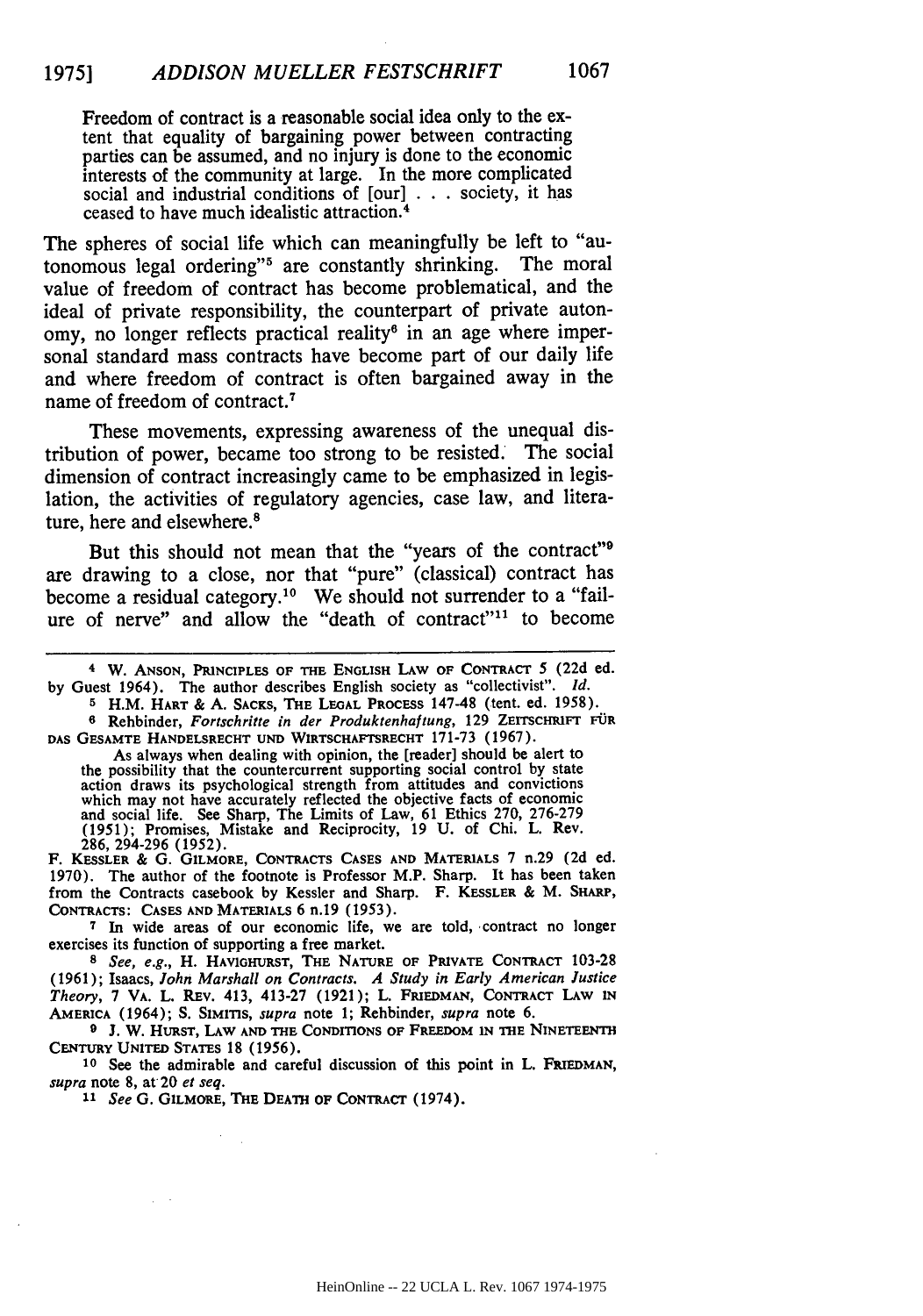a self-fulfilling prophecy. There are still wide areas of social life where freedom of contract and private responsibility are meaningful and efficient ways of social ordering. Here the system of private autonomy is still reaffirming itself with each transaction freely entered into. $12$ 

Still, the new school of thought deserves our gratitude for constantly challenging us to continue the reconstruction of the law of contracts to meet modern needs. It will not **be** possible, or even desirable, to restore the unity of the law of contracts, Williston's grandiose dream. The price would come too high in the form of lifeless abstractions which would impede an understanding of the social function of many types of contracts.

The ferment at work in the American common law of contracts, not surprisingly, has its counterparts in the civil law.<sup>13</sup>  $\mathbf{A}$ glance at the problems encountered there and the attempts at solving them may be rewarding. It may help us to understand better the strengths as well as the weaknesses of our own law. Arbitrarily, to be sure, this essay is limited to a survey of some of the problems encountered by German  $law.<sup>14</sup>$  Because the challenges to the traditional contract model, as well as the responses, have proceeded along similar lines, a comparative analysis is all the more tempting and profitable.

### II. FREEDOM OF **CONTRACT AND** THE WILL THEORY

The German law of contracts *(Vertragsrecht),* as codified in the Civil Code, cannot be fully understood without taking into account its philosophical basis. That basis is found in the ethical philosophy of German Idealism, particularly that of Kant. The presupposition of his ethics, the freedom and moral autonomy of the individual, 15 profoundly influenced his notion of contract and that of his followers. One such follower, Savigny, was the founder of classical German contract law.<sup>16</sup> Kant's notion of contract *(Vertrag)* as a meeting of wills became in the work of Savigny a "union of wills with the object of determining legal rela-

**<sup>12</sup>** For the most impressive defense of the role of private autonomy see Flume, *supra* note 1; Raiser V. & V., *supra* note 1.<br>
<sup>13</sup> The literature cited in some of the preceding footnotes is ample con-

firmation. *See* notes **1 & 6** *supra.* **<sup>14</sup>**German law has produced a most impressive amount of case law and

the literature dealing with our problems is quite challenging.

**<sup>15</sup>** For its modem counterpart see **J.** RAWLS, **A** THEORY **OF JUSTICE** 251-57 (1971).

<sup>&</sup>lt;sup>16</sup> Law exists, according to Savigny, to safeguard man's moral freedom, an innate quality of all human beings. 2 F. SAVIGNY, SYSTEM DES HEUTIGEN RÖMISCHEN RECHTS <sup>1</sup> 2 (1840). On Kant's influence see F. WIEACKER, RECHTSGE-**SCHICHTE DER NEUZEIT 219-20 (1952).**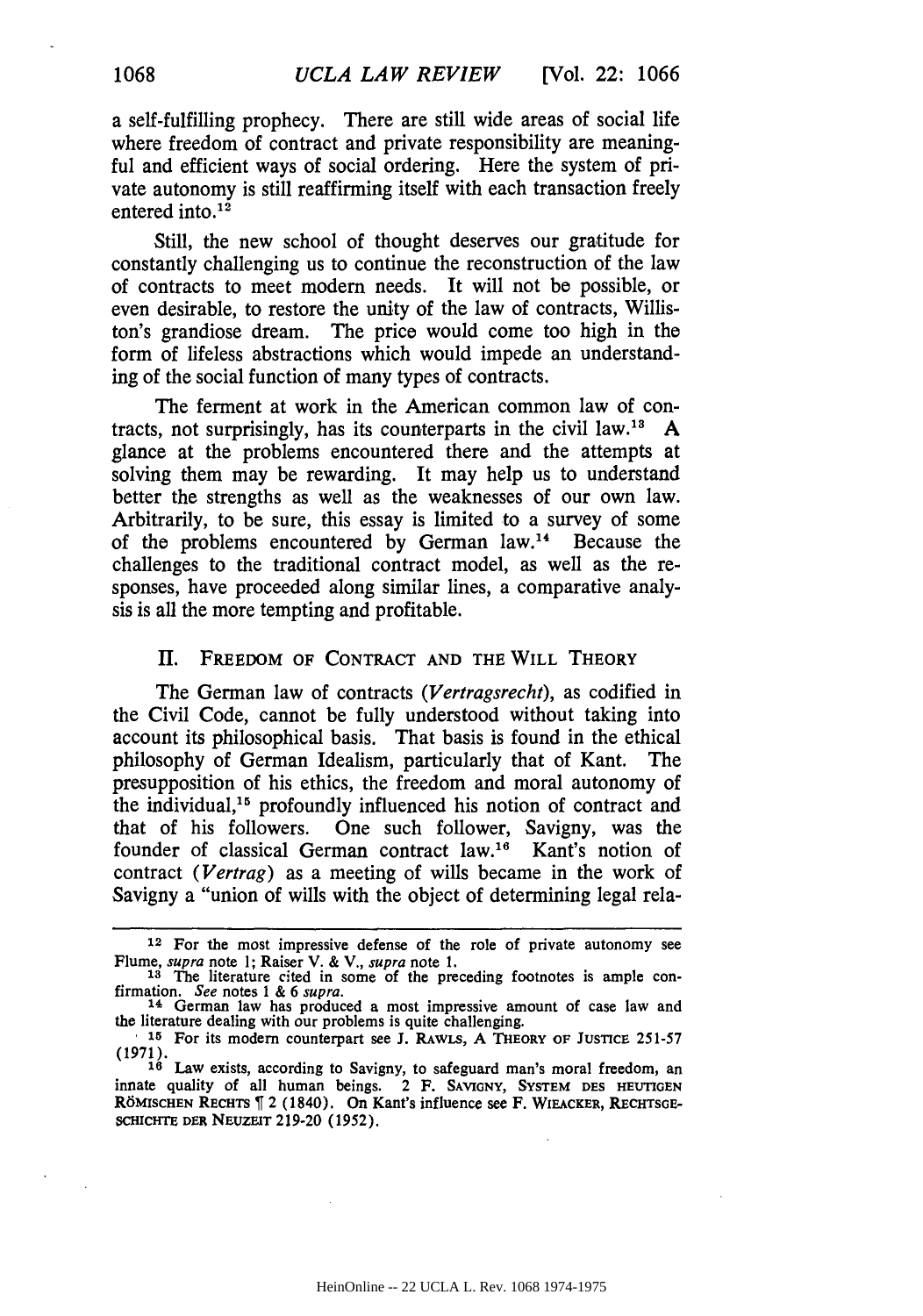tions."<sup>17</sup> According to Savigny's theory the law of contracts gives expression and protects the will of the parties, for the will is "something inherently worthy of respect."<sup>18</sup> In honoring the will of the *Rechtssubjekt (i.e.,* the member of the community with his rights, privileges, immunities, and their correlatives) "the law makes itself the instrument of [his] intentions."<sup>19</sup> Private autonomy and freedom of contract are thus the natural counterparts of the will theory. Private autonomy—the basic principle of any legal system based upon the moral freedom of the individual with his right to self determination—does not mean, as Savigny saw even then, that the contracting parties are creating law. They do so only to the extent that the legal system has delegated law making authority to them and they stay within the scope of their authority.20

The will theory became the cornerstone not only of the German law of contracts, but the basis of all legal transactions (juristic acts or *Rechtsgeschdfte).* The term *"Rechtsgeschaiit"* is wider than our "contract" or even "agreement"; it includes unilateral acts (like making a will, avoiding a contract for fraud or mistake) as well as consensual transactions, executory as well as executed contracts.<sup>21</sup> The category correspondent to our term contract is called "obligatory contract" *(Schuldvertrag).*

The progression from *Rechtsgeschiift* with its ingredient of a declaration of intention, to consensual transaction, and then, to obligatory contract underlies the structure of the Civil Code.<sup>22</sup> In contrast to other great codifications of the Civil Law, the obligatory contract has not been elevated to the center of the German system. In carrying the will theory to its logical limits, the Code has utilized categories of a high level of abstraction<sup>23</sup> which are

**<sup>28</sup>**The category *"Rechtsgeschiit"* **has been** called a "sterile concept," a meaningless abstraction which does not contribute to an understanding of the function of the law of contracts. Wlassak, 1902 ÖSTERREICHISCHE GERICHTS-**ZEITUNG** 71. As one author expressed it:

The foreign student of German law will perhaps first ask whether all these distinctions between different levels of abstraction are truly neces- sary. Would it not be possible to arrange the material and describe the relevant rules without resort to such a great number of specific concepts? Is it necessary to distinguish between juristic act *(Rechtsge- schiift),* declaration of intention *(Willenserkliirung)* and contract *(Vertrag)* with the offer *(Antrag)* as a component of the contract? The Anglo-American legal systems have a less intricate terminology; their palette has only two colours, the contract and the promise.

**<sup>17</sup>**2 F. **SAVIGNY,** *supra* note 16, at 140-41.

**<sup>18</sup>** Cohn, *The* Basis of Contract, 46 HARv. L. REV. 553, 575 (1933).

**<sup>19</sup>** F. **POLLOCK, A FIRST BOOK OF JURISPRUDENCE FOR STUDENTS OF THE COMMON LAW** 145 (6th ed. **1929).**

**<sup>20</sup>** W. **FLUME,** 2 **ALLGEMEINER TEIL DES BOIGERLICHEN RECHTS** 4 **(1965).** 21 1 **E. COHN, MANUAL OF GERMAN LAW 73 (2d** ed. **1968).**

<sup>22</sup> Raiser V. & V., *supra* **note 1,** at 102.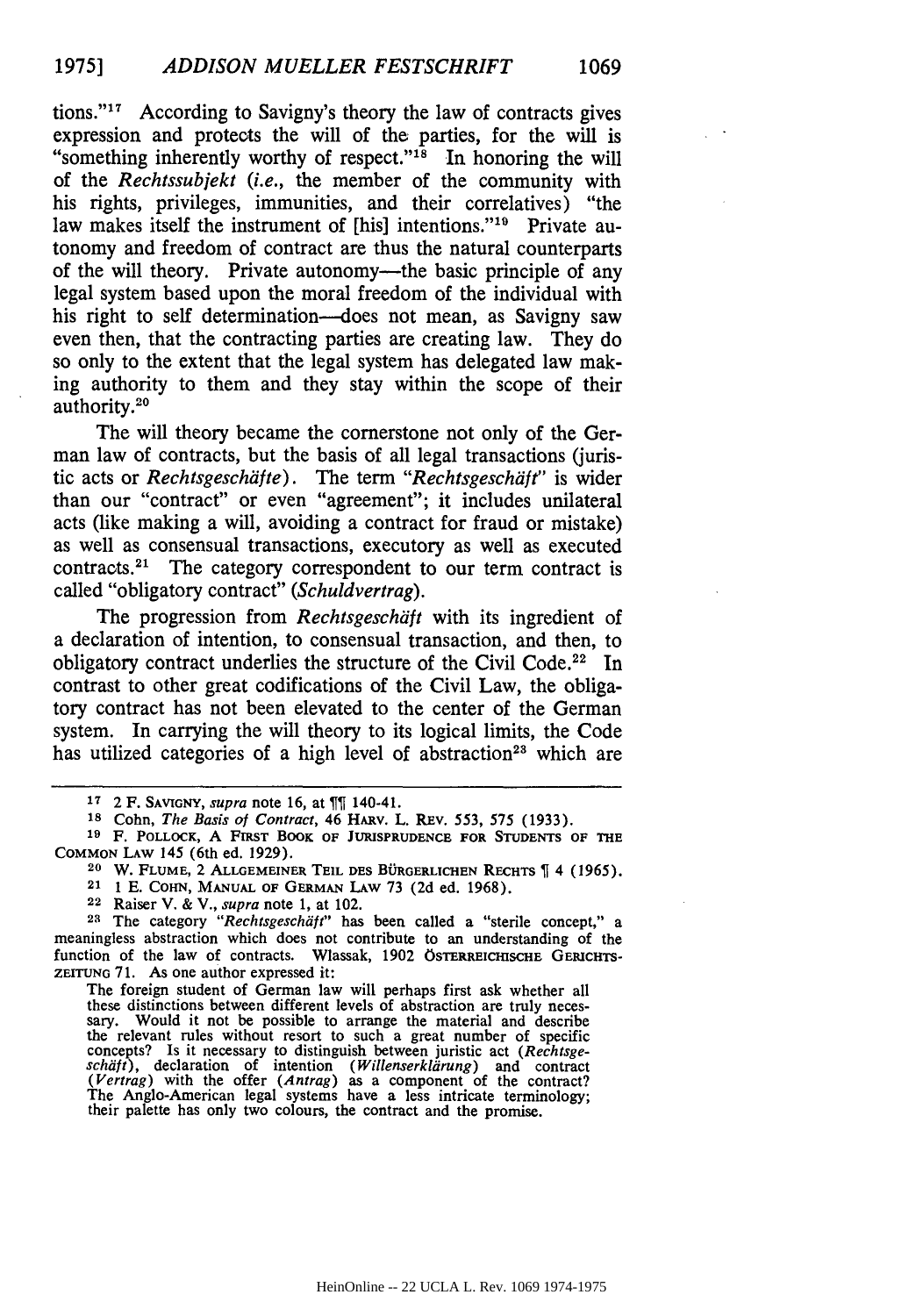explained in its first book containing general principles and which form the core of Code.

Despite this "shortcoming" the Civil Code has greatly influenced other codifications.<sup>24</sup> German theory of contracts has also profoundly enriched French legal literature, thanks to the work of Salleilles, who explained the Code to the French reader and who "discovered" the contract of adhesion.<sup>25</sup>

The impact of Savigny has been almost as far reaching as that of the Code. Common law contracts scholars, eager to develop a general theory of contracts in the nineteenth century, turned "from the formless confusion of textbooks and the dry bones of students' manuals to the immortal work of Savigny."26 The second paragraph of Chapter I of the first and second editions of Pollock's treatise follows almost literally Savigny's discussion in *System des heutigen Römischen Rechts*.<sup>27</sup> Beginning with the third edition of Pollock, the inflence of Savigny waned.

#### III. **COUNTERCURRENTS** TO THE WILL THEORY

# A. Reliance Principle Versus Will Theory<sup>21</sup>

The third and subsequent editions of Pollock moved away from

Schmidt, *The German Abstract Approach to Law,* 9 **SCANDINAVIAN** STUDIES **IN** L. 133, 148 (1965). Schmidt, a distinguished Swedish scholar, concedes that the German system results in a considerable economy of thought. *Id.* at 147. *See also* F. **LAWSON,** A COMMON LAW LAWYER LOOKS **AT** THE CIVIL LAW 164 (1955); Rheinstein, The *Approach to German Law,* 34 IND. L.J. 546, 552 (1959). For the German literature criticizing the Code see **1 J. VON STAUDINGER,** KOMMENTAR **ZUM BURGERLICHEN GESETZBUCH 10-11 (11.** Auflage **by** Briindl & Coing **1957)** [hereinafter cited as STAUDINGER].

**<sup>24</sup>**The Swiss Code of Obligations is one example. However the Swiss code contains no counterpart to the First Book of the German Civil Code, thus it forsakes the systematic clarity of general abstractions in favor of an introductory section which sets forth rules concerning legal transactions. *See* The Swiss Federal Code of Obligations of Mar. **30, 1911,** ch. **1** (Bollman **1928).** On the influence of the Civil Code see **1** K. ZWEIGERT & H. K6Tz, EINFOHRUNG IN DIE RECHTSVERGLEICHUNG **AUF** DEM **GEBIETE DES** PRIVATRECHTS **185-89 (1969).**

**25** *See* R. **SALEILLES, DE** LA DECLARATION **DE VOLONTE, CONTRIBUTIONS** <sup>A</sup> **L'ETUDE JURIDIQUE DANS LE CODE** CIVIL **ALLEMAND (1929).**

**26 G.** CHESHIRE **& C.** FIFOOT, *supra* note **1,** at 20. *See also* W. **ANSON,** PRINCIPLES OF THE ENGLISH LAW OF CONTRACTS (1898); J. BISHOP, COM-MENTARIES **ON** THE LAW OF **CONTRACTS** § **313 (1878); E. PATrERSON, JURIS-PRUDENCE: MEN AND IDEAS** OF THE LAW **388 (1953).**

The influence of Pothier, whose treatise on the law of obligations or contracts was translated into English in 1806, should not be overlooked. *See, e.g.,* Foster v. Wheeler, **36 Ch. D. 695, 698 (1887).**

**<sup>27</sup>***See* note **16** *supra.* Cheshire and Fifoot remark with obvious relief that Pollock, since the third edition of his book, "relegated Savigny to the decent obscurity of an appendix." **G.** CHESHIRE **& C.** FIFOOT, *supra* note **1,** at 20 n.4.

**<sup>28</sup>***See* **STAUDINOER,** *supra* note 23, at 532-33 (Randziffer 76); *id.* at 594 (Randziffem 19a & b); C. CANARIS, DIE **VERTRAUUNGSHAFTUNG** IM DEUTSCHEN PRIVATRECHT 411 et seq. (1971); Wolf, *Rechtsgeschäftslehre*, 1 ATHENÄUM-ZIVILRECHT **81-84 (1972).**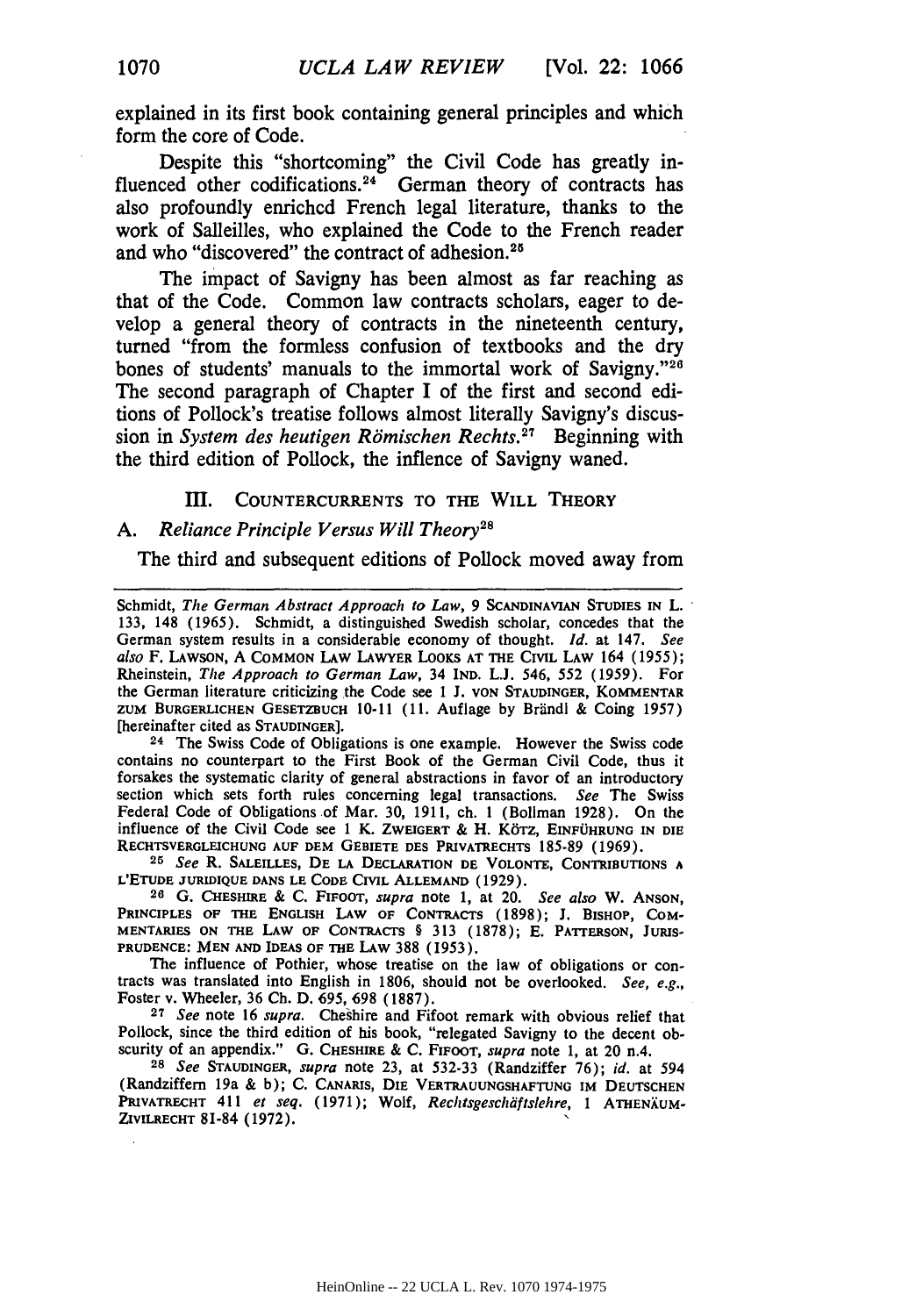the will theory toward an objective theory of contracts, stressing the historical basis of contract and the element of reliance on the promise, rather than "the artificial equation of wills or intentions:"

He who has given a promise is bound to him who accepts it not merely because he has expressed a certain intention, but because he has so expressed himself as to entitle the other party to rely on his acting in a certain way.<sup>29</sup>

These statements may easily convey to the reader the impression that because of the will theory, German law is unqualifiedly committed to a "meeting of minds" theory, in contrast to the common law which has adopted an objective theory of contracts.<sup>80</sup> This is not altogether true. The subjective (will) theory has not been applied *à outrance* by German law, nor can the (American) common law be fitted into the straightjacket of the objective theory.3' American courts, in attempting to find acceptable solutions mediating between the legitimate interests of promisor and promisee, have made inroads on the traditional objective theory in a substantial body of case law.<sup>32</sup>

German law, to be sure, has not gone quite as far as has the common law in adopting the objective theory of contracts. Still, it recognizes that the will to create legal relations and the declaration of intention belong together<sup>33</sup> and in solving the unilateral mistake problem, for instance, it has settled on a compromise: To the extent that a unilateral mistake is operative,  $34$  the contract is voidable to protect the mistaken party, but only on pain of reliance damages, even in the case of nonnegligent mistake.<sup>35</sup> The reliance principle has thus found recognition and it has continuously been expanded. The declaration of intention, for instance, can be found by implication.<sup>36</sup> German law also has developed de-

**<sup>33</sup>**W. FLUME, *eupra* note 20, at 4.

34 BGB *§§* 119, 120, 122 (Staudinger 1957).

**<sup>35</sup>**Kessler **&** Fine, Culpa in Contrahendo, *Bargaining in Good Faith, and Freedom of Contract: A Comparative Study,* 77 HARV. L. REv. 401, 403 (1964).

*86 See, e.g.,* **STAUDINGER,** *supra* note 23, at 582-91; J. ESSER, **GRUNDSATZ UND** NORM 127 *et seq.,* 215 *et seq.,* 319, 354, 370 (1968).

**<sup>29</sup>**F. POLLOCK, PRINCIPLES OF **CONTRACTS** 1 (9th ed. **1921).**

*<sup>30</sup> See* **E.** PATTERSON, JURISPRUDENCE **387, 388** (1955); Patterson, *Equitable Relief for Unilateral Mistake,* **28** COLUM. L. REV. **859** (1928).

<sup>&</sup>lt;sup>31</sup> For a most penetrating criticism of the adoption of the objective theory of contracts **by** the Restatement see Whittier, *The Restatement of Contracts and Mutual Assent,* 17 CALIF. L. REV. 441 (1929).

**<sup>32</sup>** To illustrate: Death of offeror or of offeree unknown to the other party revokes the offer. **RESTATEMENT** (SECOND) OF CONTRACTS, § 48 (Tent. Draft No. 1, 1964). The meeting of the minds theory furnishes the explanation for section **21A** of the *Restatement (Id., §* 21A, Illustration 5, at 100.) and also for the decision in Raffles v. Wichelhaus, 159 Eng. Rep. 375 (Ex. 1864). *See also* Ricketts v. Pennsylvania R.R., 153 F.2d 757, 760-62, 766-67 (2d Cir. 1946) (Frank, *J.,* concurring). See, finally, the cases involving mistaken bidders for public construction, *e.g.,* Boise Junior College Dist. v. Mattef's Constr. Co., 92 Idaho 757, 450 P.2d 604 (1969) and authorities cited therein.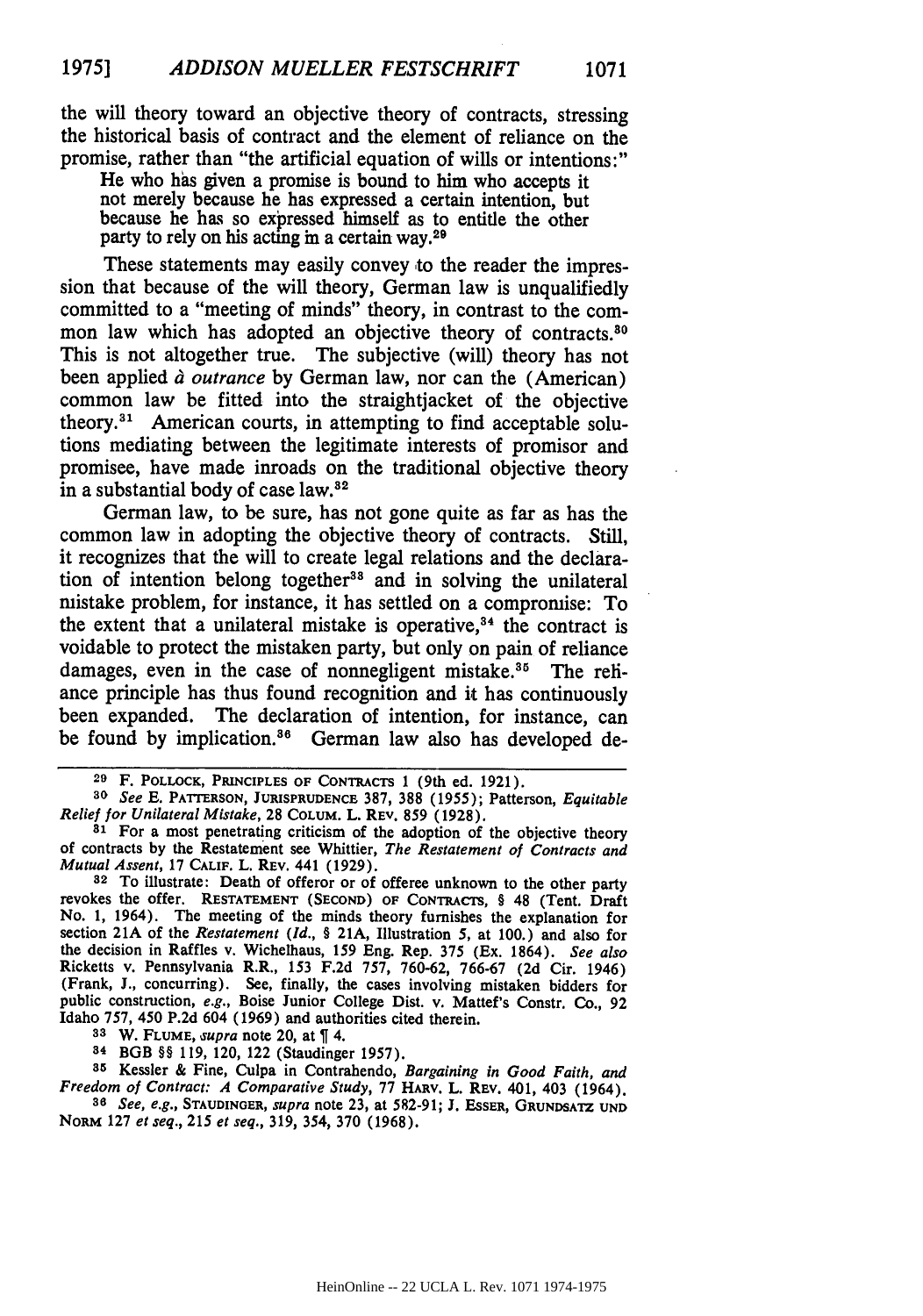vices akin to our waiver and estoppel theory." This evolution indicates that the will theory has found a rival in the reliance principle. It is widely debated whether the ideal of private autonomy is violated in the many instances where the reliance principle is recognized."8 This controversy is reminiscent of the difficulties encountered by promissory estoppel on its way to full recognition by the common law.<sup>39</sup>

#### *B. Compulsory Contracts40*

As a rule, German law, like the common law, respects freedom of contract at the making level, *i.e.,* at the formation of a contract. 41 However, public policy limitations upon the freedom of contract have resulted in recognition of compulsory contracts. A duty to contract *(Kontrahierungszwang)* exists with regard to services necessary for a decent standard of living under the conditions of modern life (including, *e.g.,* public transportation, mail and supply of energy). $42$  Furthermore, to increase the protection of members of society against one of the dangers of modern life, the owner of an automobile is required by statute to take out public liability insurance and liability insurance carriers are under duty to provide coverage.<sup>43</sup>

Furthermore, case law has taken the position that a monopolist's refusal to deal will be actionable if it results in "unconscionable injury" because no close substitute is available.<sup>44</sup> An enterprise, however, which merely dominates the market is under no such duty, but discrimination between customers without good cause may give rise to a claim for damages.<sup>45</sup> Protection against

*38 See* Wolf, *supra* note 28, at § 3(bb).

40 The term "compulsory contract" includes "dictated" contracts, *i.e.,* contracts whose terms are prescribed in whole or in part **by** statute. **STAUhNGEa,** *supra* note 23, at 861-62.

<sup>41</sup>*See* J. ESSER, *supra* note 1, 11, § **II,** at 83.

**48** *Id.*

**44** *Id. See also* Kessler & Fine, *supra* note 35, at 410.

**45** Law Against Restraints of Competition (Cartel Act) of Aug. 3, 1973, 26 (2) [1973] 1 BGBI. § 17. Its provisions are discussed by Giles, Commercial *Law,* in 2 E. **COHN,** *supra* note 21, at 46-58; an English translation of the text is given in R. **MULLER** & H. **SCHNEIDER, GESETZ GEGEN WETBEWERBSBESCH-RANKUNGEN (1973).**

**<sup>37</sup>***See* **C. CANARIS,** *supra* note **28,** at 411 & *passim.*

**<sup>39</sup>** See the rhetoric in Hoffman v. Red Owl Stores, Inc., 26 Wis. 2d 683, 133 N.W.2d 267 (1965). The court overlooked section 1 of the *Restatement.* This observation is not meant to criticize the soundness of the result reached by the court. *See generally 1* A. CORBIN, CORBIN **ON CONTRACTS** § 205 (1963).

In England "promissory estoppel," we are told, can be used only as a shield and not as a sword even today. *See, e.g.,* Combe v. Combe, [1951] 2 K.B. 215. *See also G.* CHESHIRE & C. FIFOOT, *supra* note 1, at 88-91 (discussion of the evolution of promissory estoppel according to later case law).

<sup>42</sup> *Id.*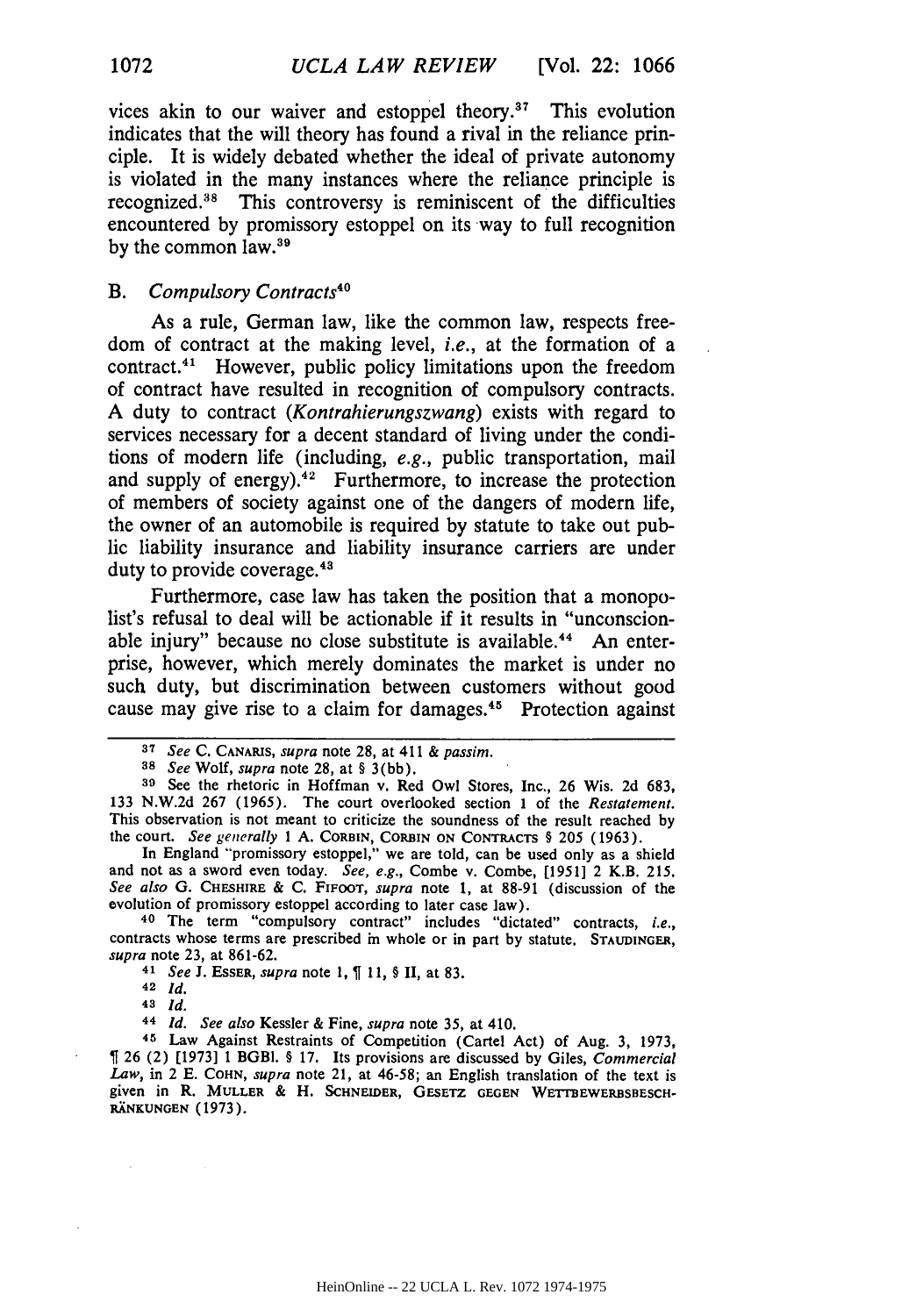monopoly abuse is not limited to the economic sphere. The country physician in *Hurley Administrator v. Eddingfield46* who enjoyed a factual monopoly would be liable under German law if he refused his services without cause. <sup>47</sup>

German theory, with its subjective underpinnings, understandably did not find it easy to fit compulsory contracts into the contractual scheme of things. This is not surprising when we remember that American legal theory ran into similar conceptual difficulties in accepting compulsory contracts despite the fact that "Anglo-American law, with its consensual-relational duties, its feudal survivals and its original tort theory of contract can stretch its conception of consensual obligation pretty far."<sup>48</sup> German case law and literature, to accommodate the new source of obligation, has developed the concept of factual contractual relation *(faktisches Vertragsverhiiltnis): 9* Provider and recipient of public services will be treated as if they had entered into a contract. The recipient who acts in a manner which, under contemporary social conditions, typically indicates the existence of such a relation will not be heard to claim that he did not intend to enter into a contract. An obligation results from "typical social contact." It is life and not contract which creates the obligation Even an express protest will be of no avail.<sup>50</sup> A person, for instance, who uses parking space provided for the public on payment of a fee is liable even if he informs the supervisor in charge

**49** *See, e.g.,* Judgment of July 14, 1956, 21 BGHZ 319; Judgment of Jan. 29, 1957, 23 BGHZ 175; S. **SIMITS,** *supra* note 1; Lorenz, *Manifestation of Assent Without Identifiable Sequence of Offer and Acceptance,* in 2 R. SCHLESINGER, FOR-**MATION** OF **CONTRACTS: A STUDY OF THE COMMON CORE OF LEGAL SYSTEMS** 1602 **(1968).** Lorenz gives a good survey of the scope of the doctrine which he re gards as unnecessary. Its use is not confined to implied contracts **by** virtue of a social obligation to perform. It has been used to explain why partnerships or labor contracts which are nonexistent or void ab initio, but which have been carried out for a certain length of time, are treated as having existed. They are held as valid until terminated. For instance, an employment contract entered into by a minor without parental consent can be terminated only with regard to the future. For past services, the minor is entitled to full payment in accordance with the terms of the contract. *See generally* Esser, *Gedanken zur Dogmatik der "faktischen-Schuldverhiltnisse,"* 157 **ARCHlV f DIE CIVILISTISCHE** PRAXIS 86 (1958-59) and the fascinating discussion of the issues at the *"Tagung der Zivilrechtslehrer." Id.* at 100.

*50 See, e.g.,* Judgment of July 14, 1956, 27 BGHZ 335; Judgment of January **29,** 1957, 23 BGHZ **157,** 176. In either case liability in the form of restitution could have been found.

**<sup>46</sup>** 156 Ind. 416, 59 N.E. 1058 (1901).

<sup>47</sup>See W. FIKENTSCHER, supra note 1, at 75. Pharmacists are also under a duty to serve. **Id.**

**<sup>48</sup>** Patterson, Compulsory *Contracts in the Crystal Ball,* 43 COLUM. L. REv. 731, 743 (1943). Raiser in discussing the problem under German law raises the same points as did Patterson. Raiser V. & V., *supra* note 1, at 124.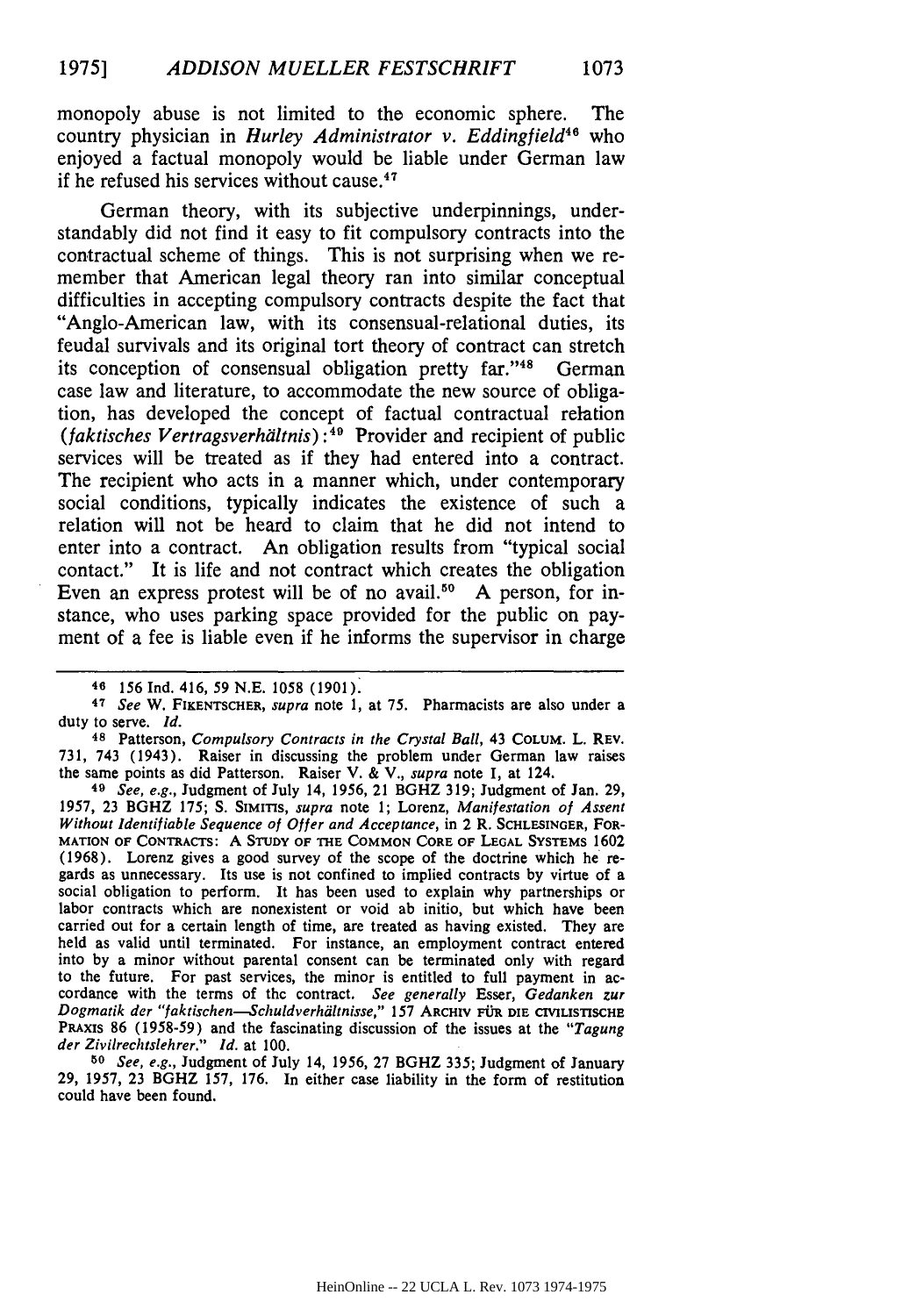of the parking facility that, in his view, the municipality should provide free services.<sup>51</sup>

The *faktisches Vertragsverhdltnis* loses its strange flavor for the American reader when we remember its counterpart in Costigan's<sup>52</sup> implied-in-fact contract without mutual assent and the English case of *Upton-On-Severn Rural District Council v. Powell.*<sup>53</sup> In that case the owner of a farm was held liable in contract to pay for the services of a fire brigade despite the fact that plaintiff did not expect to charge and defendant did not expect to pay, both parties erroneously assuming that defendant's farm was situated in plaintiff's fire district and defendant therefore was entitled to free services. Lord Greene, M.R., held that the contract did exist since the defendant asked for the services which plaintiff provided.<sup>54</sup>

### *C. Contractual Justice (Theory of Equivalence)"*

The representatives of the contractual justice *(Vertrasgerechtigkeit)* school of thought postulate "Material fairness within the contract,"<sup>56</sup> but the foreign reader of the relevant literature should not expect that in advancing this concept, they meant and mean a complete and radical break with the ideal of freedom of contract as developed by liberal theory.

To be sure, the beginnings of the doctrine of contractual justice were ideological.<sup>57</sup> They reflected a sharp reaction against the Civil Code's rejection of the *just price and laesio enormis* theories which dominated the teaching of both the Schoolmen and the Enlightenment.<sup>58</sup> But whatever the ideological origins of the doctrine, its modern advocates do not suggest a resurrection of these theories.59 Their concern is the reexamination of the role

**<sup>55</sup>**I have borrowed the phrase from Llewellyn, *On the Complexity of Consideration: A Foreword,* 41 **COLUM.** L. **REv. 777, 780** (1941).

**55 I** have borrowed the expression from Cohn, *The Basis of Contract,* 46 **HARv.** L. **REV.** 553, **581 (1932).**

**5T** *See* Raiser V. **& V.,** *supra* note **1,** at **105, 116-20.**

*<sup>58</sup>See* F. LWIEACKER, *supra* note **16,** at **290.** For a discussion of these terms see Dawson, *Economic Duress and the Fair Exchange in French and German Law,* **11 TUL.** L. REV. 345, 364 *et seq.* **(1937).**

*<sup>59</sup>See* text accompanying note **70** *infra.*

وسندرج والمتحادي

*<sup>51</sup> See* cases cited note **50** *supra.*

*<sup>52</sup>See* Costigan, *Implied-in-Fact Contracts and Mutual Assent,* **33 HARv.** L. REV. **376, 386 (1920).** Lorenz uses the term "implied-in-law contract." *See* Lorenz, *supra* note 49, at **1603-08.**

**<sup>58</sup>** [1942] 1 **All** E.R. 220 **(C.A.).**

**<sup>5&#</sup>x27;** An American lawyer familiar with the writings of Underhill Moore with their heavy emphasis on the normative force of "standard patterns of overt" behavior will also find suggestive parallels to the German concept of *faktisches Vertragsverhaltnis.* His relevant titles are collected in F. KESSLER **& G. GILMORE, CONTRACTS 119** (2nd ed. **1970).**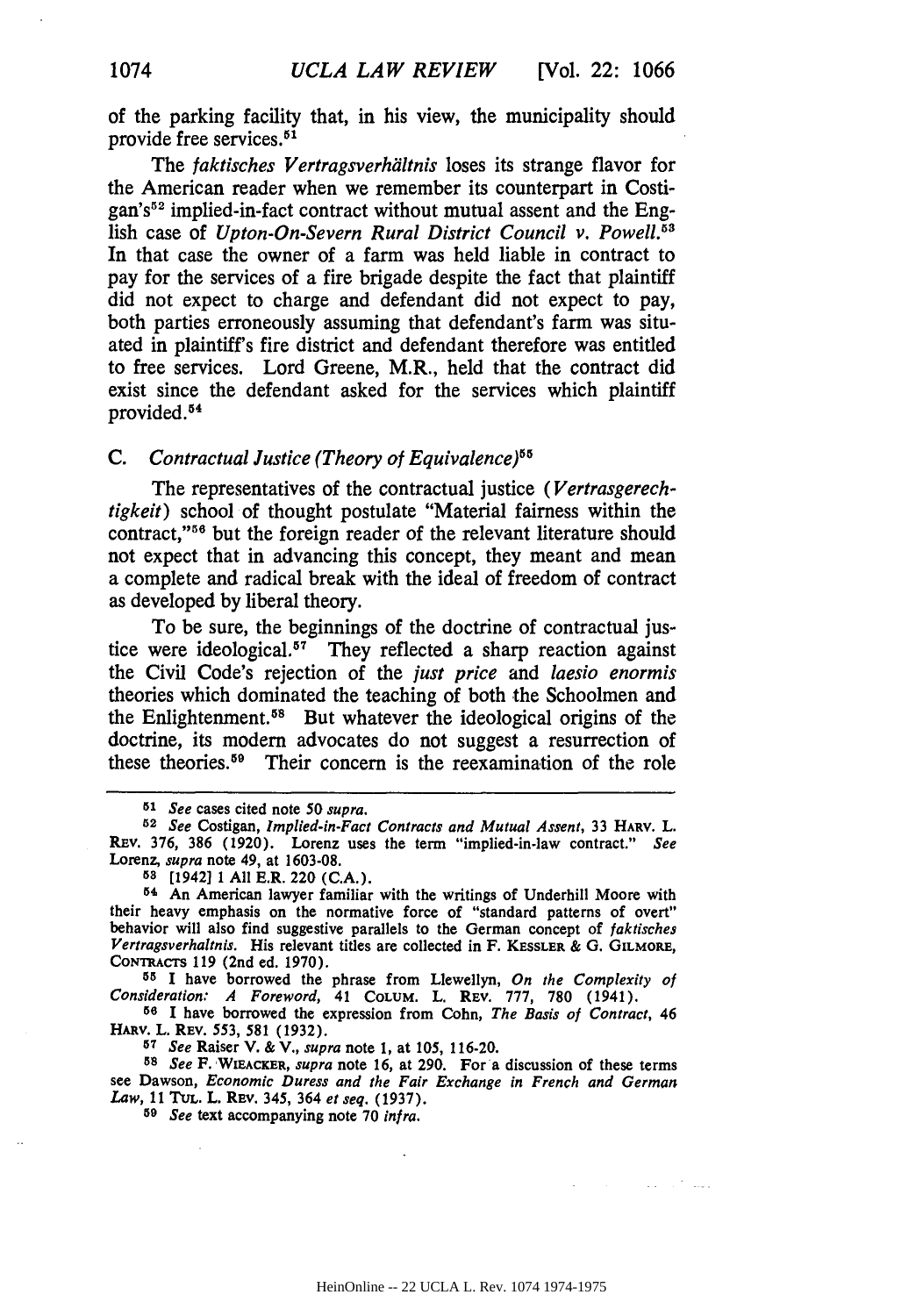of free contract within the legal system. The justification for the binding force of contractual promises, so runs their argument, cannot be found in the principle of private autonomy. They find this justification inadequate. It leaves open the question of why and to what extent private autonomy should be respected and why society should place legal sanctions at the disposal of contracting parties thus enabling them to regulate their affairs without governmental intervention.<sup>60</sup> Contract, for the advocates of contractual justice, is an appropriate principle of order only if under the circumstances of the bargaining process there is a high probability that the parties were able to evaluate the material fairness (rightness) of the resulting contract. The idea of "rightness" is "immanent" in the notion of contract. Private autonomy and "immanent rightness" are not in opposition but in "dialectical correlation."<sup>61</sup> The term "rightness" has not been clearly defined. It combines elements of justice (not defined), expediency, security of transactions and, according to the latest version of the theory, respect for the individual and his informed choice. $62$ These elements, admittedly, may come into conflict with one another.<sup>63</sup>

Despite heavy criticism of its vagueness, the doctrine has been accepted by an increasing number of scholars<sup>64</sup> who have employed the case law interpreting the statutory sources (the Constitution, the Civil Code, and a host of special statutes) as raw material to fashion the emergent philosophy of contractual justice which is meant to provide reliable guidelines for decision making.

It is impossible to give an exhaustive report on the manifold ramifications of the equivalent theory within the confines of this

Schmidt-Rimpler's theory has been modified by M. WOLF, RECHTSGE-**SCHAFTLICHE** ENTSCHEIDUNGSFREIHEIT **UND** VERTRAGLICHER **INTERESSENAUSGLEICH (1970).** His version of the theory requires only that the parties were given a chance to make good use of the opportunity to arrive at a just result. *Id.* at 74. This version has met with the disapproval of the author of the original idea (RAISER FESTSCHRIFT, *supra* at 12).

**<sup>61</sup>**K. **LARENZ, GESCHAFTSGRUNDLAOE UND VERTRAGSERFULLUNG 160 (3.** Auflage 1963). *See also* F. **BYDLINSKI,** PRIVATAUTONOMIE **UND OBJEKTIVE GRUNDLAGEN DES** VERPFLICHTENDEN **RECHTSGESCHXFTS** *105 et seq.* (1967).

*62 See* note 60 *supra.*

*63 See* Raiser V. & V., *supra* note 1, at **118.**

*64 See, e.g.,* Hefermehl, *Willenserkilirung,* in **1** Hs. **SOERGEL, KOMMENTAR ZUM BORoERLICHEN GESETZDUCH** § **138** (Randziffer **71) (10.** Auflage **1967).**

*<sup>60</sup> See, e.g.,* Schmidt-Rimpler, *Grundfragen einer Erneuerung des Vertragsrechis,* 147 ARCHIV **FOR DIE** CIVILISTISCHE PRAXIS **130, 155** *et seq.* (1941). The latest version of Schmidt-Rimpler's position is to be found in Schmidt-Rimpler, *Zum Vertragsproblem,* in **FUNKTIONWANDEL DER PRIVATRECHTSINSTITUTIONEN,** FESTSCHRIFT FÜR L. RAISER 1, 12 (1974) [hereinafter cited as RAISER FESTscHRIFT]. Because of his difficult style it is quite possible that my summary of Schmidt-Rimpler's thought has not done him full justice. **My** misgivings are shared **by** Raiser V. **&** V., *supra* note **1, at 118.**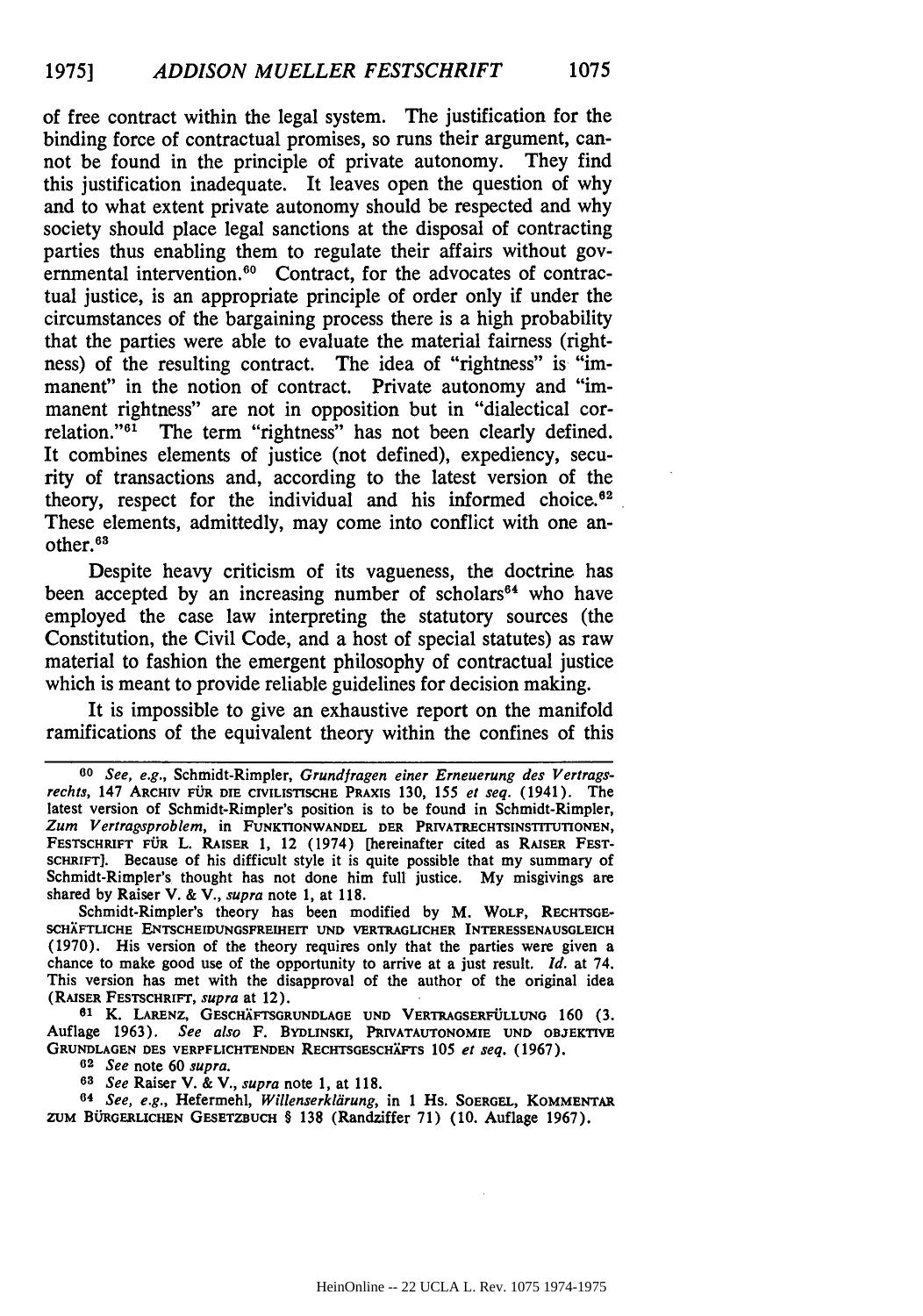Article. Only a few high points will be given to illustrate the tenets of the new creed.<sup>65</sup>

The requirement of contractual justice has been used to permit screening of the provisions of a contract for actual or potential unfairness. In this respect section 138 of the Civil Code has been and continues to be of considerable importance.<sup>66</sup> Subsection 1 of section 138 makes a contract (more accurately, a legal transaction) void if its contents violate *bonos mores, i.e.,* "the sense of decency of every person who possesses understanding of what is just and equitable." $67$  According to subsection 2, a contract is void when

[O]ne person profiting by the carelessness or inexperience of another person, or from an emergency in which the other party finds himself, causes to be promised or granted to himself or to a third party, against a consideration, economic advantages which exceed the value of the consideration to such an extent that in the circumstances of the case there is an obvious disproportion.<sup>64</sup>

Section 138 has not adopted a just price theory: This means that mere disproportion between performances is not enough to void a contract; economic duress is required in addition to obvious discrepancy.69 Even the most enthusiastic advocate of the ideal of contractual fairness (who has also introduced the notion of "economic capacity to contract"), has spoken against a return to the just price theory<sup>70</sup> because requiring courts to determine just price would present insurmountable difficulties. Therefore, the price term must be left to the determination of the parties in the light of the market situation.<sup>71</sup>

The idea of contractual justice also looms rather large in the treatment of standardized mass contracts, developed by industrial and commercial enterprises and typically prepared in advance of

**67** Judgment of March 13, 1936, 150 RGZ 1.

A discussion of section 134 of the Civil Code dealing with illegal contracts is of no great analytical interest in our context. An illustration is afforded by the prohibition of cartels under paragraph 1 of the Law Against Restraints on Competition (Cartel Act). Law of Aug. 3, 1973, [1973] 1 BGBI. 917.

**<sup>70</sup>***See* M. **WOLF,** *supra* note 60, **3,** § **I,** at 32-33.

**<sup>71</sup>***See* **J. EssER,** *supra* note **1,** T **11,** § III, at **86.**

*<sup>65</sup>*See Wolf, Schanken der *Vertragsfreiheit,* I ATHENXUM-ZIVILRECHT 36 (1972).

**<sup>60</sup>** Section 138 of the German Civil Code is just as outdated as its counterpart, section 2-302 of the UCC, the latter section being interpreted according to its Comments.

**<sup>68</sup>**I have been using the Cohn translation. 1 E. **COHN,** *supra* note 21, at 79.

**<sup>69</sup>** The person who commits economic duress has to be aware of the circumstances which have created the precarious situation of the victim. W. **FLUME,** *supra* note 20, at  $\int$  18(3). For a discussion of duress according to section 123 of the Civil Code in general, see Dawson, *supra* note 58, at 347.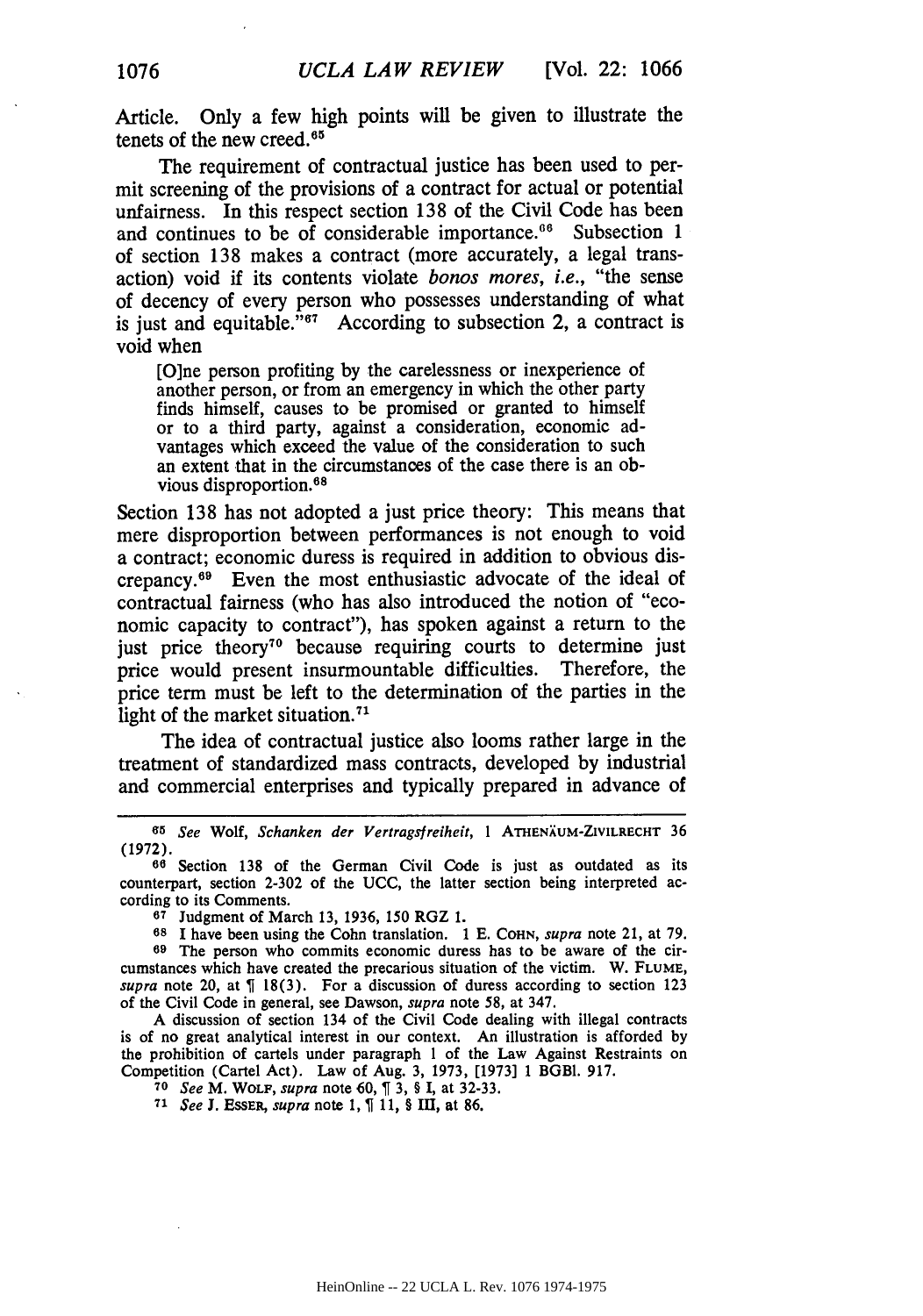the individual contract.<sup> $72$ </sup> Their importance for the distribution of goods in West Germany can hardly be exaggerated,<sup> $73$ </sup> and they have been a prolific source of litigation. To be sure, German courts, just like the courts in common law countries, have been aware of the practical need for standardization.74 Still, the "abuse" of freedom of contract **by** the party with the superior bargaining power has presented courts with problems they have not always satisfactorily resolved.<sup> $75$ </sup> The courts have frequently been accused of lacking in realism since they have failed to realize that they may create special dangers to the other party to the contract, to the law that they change, and to the concept of justice.<sup>76</sup> Case law and literature have pursued two inquiries in evaluating whether standardized contracts or clauses are so obnoxious as to be unenforceable. First, they have asked whether the party complaining about the terms of a standard contract has given his consent to those terms. Then, even if consent is found, they have asked whether the terms of the contract violate notions of contractual fairness."

In answering the first question, courts and commentators have not adopted a unitary approach but have differentiated be-

**73** The most important standard contracts *(Allgemeine Geschiiftsbedingungen)* are given in the leading commentaries to the Commercial Code *(Handelsge*setzbuch). *See* **A. BAUMBACH, HANDELSGESETZBUCH** 679-708 (18. Auflage **by** Duden 1960).

*74 See* sources cited note **72** *supra.*

**<sup>75</sup>**Although the following discussion deals with the validity of standardized contracts in general, it should not be overlooked that many contract disputes involve a standardized contract on both sides of the transaction. Case law dealing with the resulting "battle of forms" has come to different solutions on the validity of contradictory clauses. Some decisions apply the "last shot" doctrine giving effect to the final volley; others apply a rule similar to that advanced in section 2-207(2) of the Uniform Commercial Code which considers the "last shot" terms to be proposed additions to the contract. *See* Giles, *Commercial Law* in 2 E. **COHN,** *supra* note 21, at **29-31;** Lange, *infra* note **79,** at 667-68 (Randziffer 95).

**<sup>76</sup>***See* Giles, *Commercial Law,* in 2 **E. COHN,** *supra* note 21, at **29.** For the most challenging discussion of traditional approaches see Huhn, *Allegemeine* Geschdftsbedingungen, 1 ATHENXUM-ZIVILRECHT 186 **(1972).**

**77** See, *e.g.,* Giles, *Commercial Law,* in 2 E. **COHN,** *supra* note 21, at 29; W. FIKENTSCHER, *supra* note 1, §§ 21 VII & 26 V, at § 5; 2 K. **ZWEIGERT** & H. *KbTz, supra* note 24, at 11 (the authors correctly observe that courts frequently fail to make the distinction).

**<sup>72</sup>** *See* L. RAISER, **ALLGEMEINE GESCHXFTSBEDINGUNGEN** (1935), reprinted in 1961, is still the most important monograph. The study **by** G. **RAISER, DIE GERICHTLICHE** KONTROLLE **VON FORMULARBEDINGUNGEN** (1960) is also indispensable. *See also* **0. PRAUSNITZ, THE STANDARDIZATION OF COMMERCIAL CONTRAcrS IN ENGLISH AND** CONTINENTAL LAW (1937), *reviewed in* Llewellyn, Book Review, 52 HARv. L. REv. 700 (1939); Giles, *Commercial Law,* in 2 E. **COHN,** *supra* note 21, at 29-33; W. WEBER, **DIE ALLGEMEINEN GESCHXFTSBEDINGUNGEN** (1967); P. RATz, 3 **HANDELSGESETZBUCH,** GROSSKOMMENTAR § 346, at XI (3. Auflage Bruggemann *et al.* eds. 1968); 2 K. **ZWEiGERT** & H. K6TZ, *supra* note 24, at 110.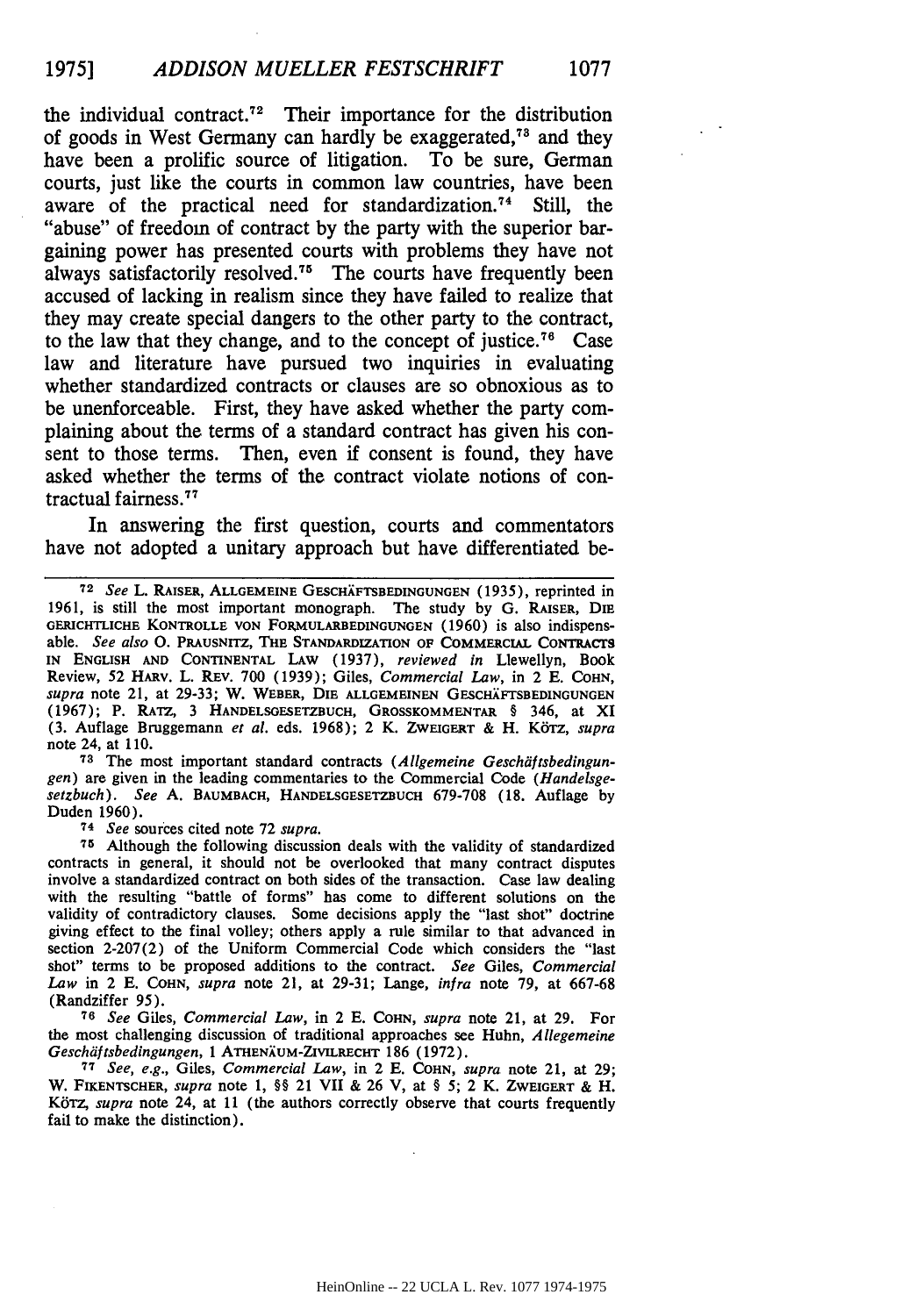tween various types of standardized contracts,<sup>78</sup> finding consent in varying forms. There are, for example, standard contracts which owe their origin to the cooperation of the various interest groups affected. This is true for the terms of marine insurance contracts and the uniform lease prepared **by** landlord and tenant organizations. These amount to customary law, displacing those statutory provisions which can be varied **by** agreement. In other types of standard contracts, the terms are authorized **by** statute, decree, or an administrative agency. These contracts are used in the transportation, energy, and insurance industries. Some have the force of trade custom, some are regarded as customary law, others even as statutes.79 Their binding effect is not dependent on incorporation in the individual contract,<sup>80</sup> nor upon express consent by the other party.

Apart from the cooperative types of contracts and those created **by** statute, custom, or trade usage (which do not require explicit consent), individual consent has to be found to make standardized terms part of a specific contract. Courts thus have the opportunity to filter out obnoxious clauses *a limine.* To find the requisite consent, they have relied heavily on Civil Code section **157** which provides that "contracts shall be interpreted according to the requirement of good faith, ordinary usage being taken into consideration." $81$  In using this section, case law found the required consent by implication, being satisfied with an implied (tacit) consent.<sup>82</sup>

Accordingly, in attempting to arrive at a fair solution of the consent problem, courts have distinguished between transactions with enterprises (such as banks) which are known to deal only on the basis of their standard terms or not at all, and transactions with businesses which are willing to bargain about the terms that they are using. Obviously, more will be required by way of notice of an unusual term in the former transaction than in the latter.<sup>83</sup> Thus the customer of a bank will not be heard to complain that the bank's terms are unfamiliar to him unless they are unusual.<sup>84</sup>

**<sup>78</sup>**The classification roughly follows the one used **by** Fikentscher. *See* W. **FIKENSTSCHER,** *supra* **note 1,** at §§ 21 **VII &** 26 V, at § *5.*

**<sup>79</sup>***See* **A. BLOMEYER, ALLGEMEINES SCHULDRECHT 78** (4. Auflage 1969); **J. ESSER,** *supra* note 1, **13,** at § **I; Lange,** *Vertrag,* **in** 1 **Hs. SOERoEL, KOMMENTAR ZUM BURGERLICHEN GESETZBUCH** 665 **(Randziffern 86-88) (10. Auflage** 1967). **<sup>80</sup>***See* L. **RAISER,** *supra* note **72,** at 57, 173, 208.

<sup>81</sup> A. LÜDERITZ, AUSLEGUNG VON RECHTSGESCHÄFTEN 94 (1966).

**<sup>82</sup>** *See* K. **MROCH, ZUM KAMPF GEGEN DIE UNLAUTEREN GESCHXFTSBEDIN. GUNGEN 8-9 (1960);** Lange, *supra* **note 79, at 666 (Randziffer 92). Unfortunately,** the maxim that consent to unfair terms cannot be implied has been honored in the breach all too frequently. K. MROCH, *supra* at **15.**

*<sup>83</sup>See* W. **FIKENTSCHER,** *supra* **note 1, at** § **26** V, at § *5.*

**<sup>84</sup>**Judgment **of** Apr. 28, 1954, 13 BGHZ 198, shows that banks are not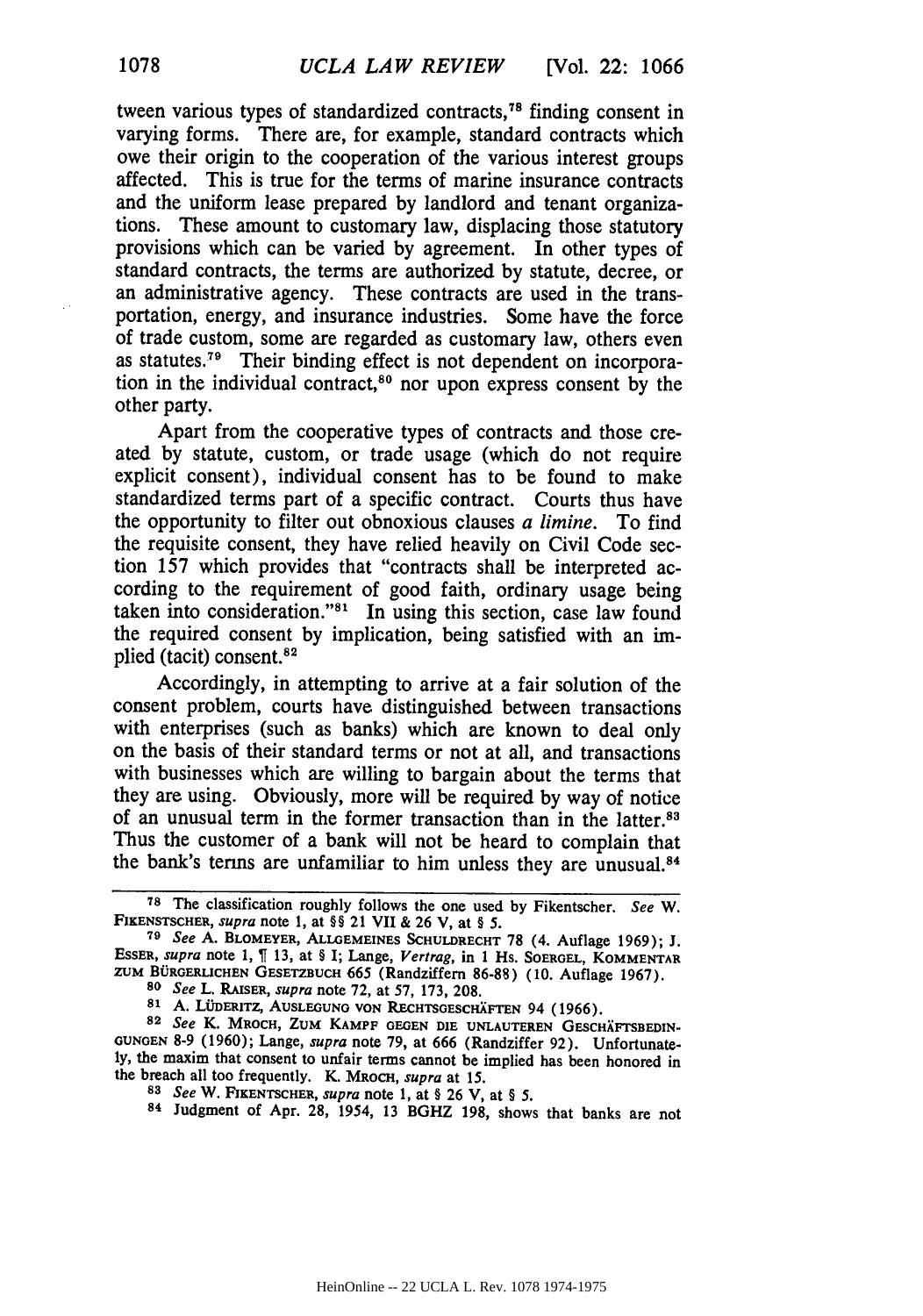Furthermore, courts have given greater protection from oppressive terms to nonmerchants than to merchants. $85$  However, even the latter is not bound by the standard contract terms of a regular supplier, unless they have been brought to his attention in previous dealings.<sup>86</sup>

In order to control the terms of standard contracts courts have utilized a number of tools. Whenever they have found the rules laid down in section 138 too restrictive, they have resorted to the *contra proferentem* rule of interpretation<sup>87</sup> or to the general provision of section 242 of the Civil Code imposing a duty to perform in good faith. That provision reads as follows: "The debtor is bound to effect performance according to the requirements of good faith, common habits being duly taken into Consideration."88 In screening the terms of standard contracts for their fairness, courts continue to differentiate between mercantile and nonmercantile parties.89 They have also taken into account whether one of the parties has "abused" his bargaining power by depriving the other of all of his statutory rights, thereby upsetting the normal scheme of remedies available for breach of the contract.<sup>90</sup> A 1916 decision **by** the former *Reichsgericht* provides an example.<sup>9</sup> The court had to evaluate a clause in a standard sales contract which limited the buyer's remedies for defects to the right of demanding repairs. After several attempts to correct the defect, the buyer sued for refund and was successful despite the contractual

The terms of the Allgemeine Geschäftsbedingungen used by banks, their origin, and the extension of their use are given in **A. BAUMBACH,** HANDELSGESETZ-**BUCH** 507-14 **(18.** Auflage **by** Duden 1960).

**85** According to section 346 of the Commercial Code merchants are bound **by** existing trade customs.

**88** Standard terms are typically found in purchase orders, acknowledgement forms. or in letters of confirmation. *See G.* **RAISER,** *supra* note **72,** at **5.** The incorporation of a term in a bill or invoice sent after the contract has been entered into comes too late.

87 On the use of section 157 for purposes of interpretation see A. LÜDERITZ, *supra* note **81,** at **10** *et seq.*

**88 1 E. COHN,** *supra* note 21, at **97.** Use of section 242 has a great advantage of enabling courts to declare the contract only partially and not totally void as would be the case under section **139** of the Civil Code. *See* Sandrock, Subjektive und objektive Gestaltungskriifte bei der Teilnichtigkeit von *Rechtsgeschdften,* 159 ARCHIV **FUR DIE** CIVILISTISCHE PRAXIS 481, 524 (1960-61).

*89 See* Giles, *Commercial Law,* in 2 **E.** CoHN, *supra* note 21, at 29-30.

*90 See* Judgment of Feb. 17, 1964, 41 BGHZ 151, 151-54; J. EssER, *supra* note 1, at **[** 13.

**91** Judgment of Nov. 23, 1915, **87** RGZ 335.

immune to controls of their standard terms. To play safe, banks, as we are sometimes told, give their standard conditions to new customers who are then typically requested to sign a receipt. But posting the conditions in general view seems also a common (7) practice. This master contract (Bankvertrag) governs the individual transaction.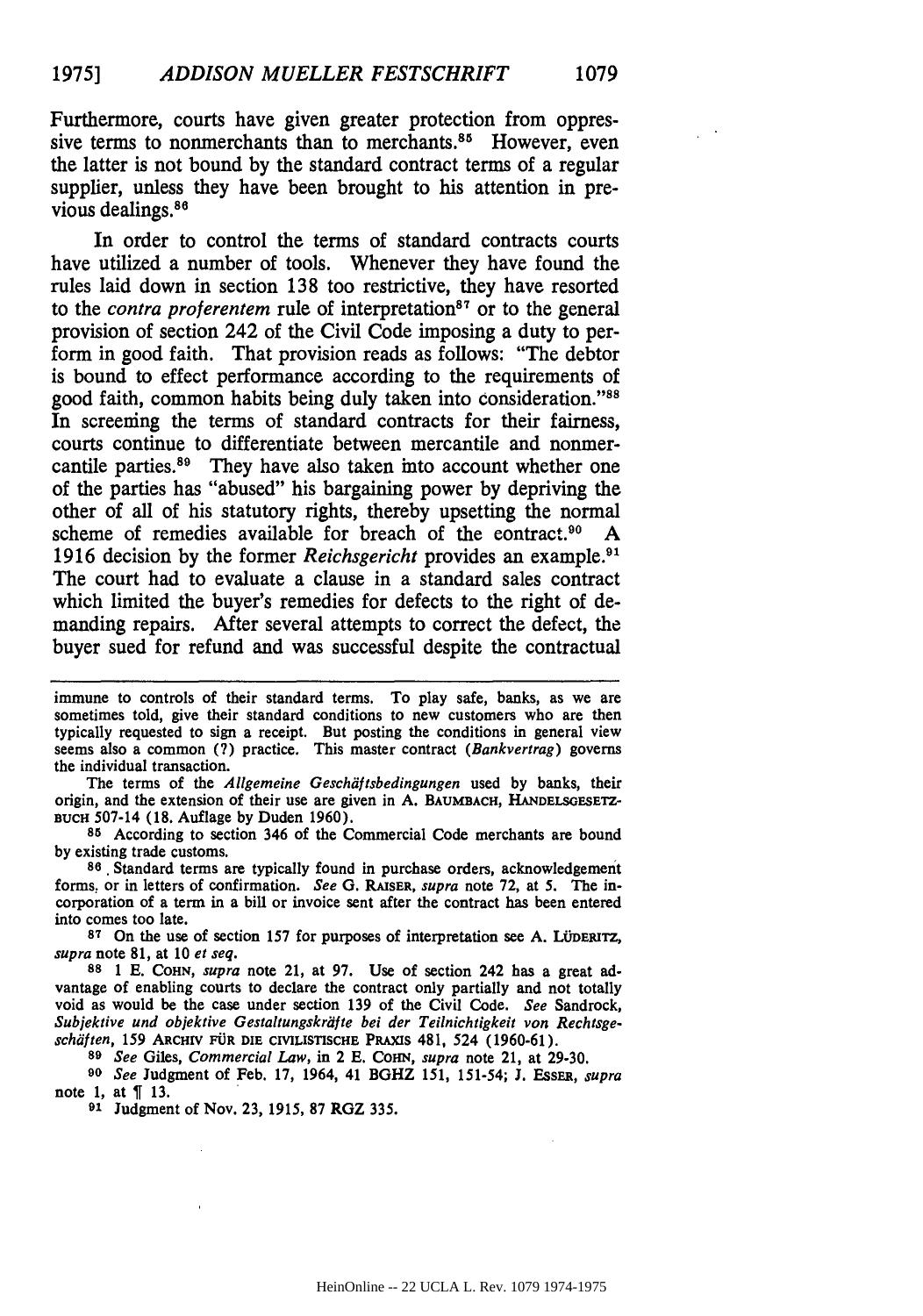limitation of remedy.<sup>92</sup> A subsequent decision of the *Bundesgerichtshof* has permitted to stand a clause excluding rescission for defects when the contract provided for a duty to repair. However, the right to rescission is revived if the efforts to "cure" are unsuccessful or the seller is unwilling to discharge his duty to "cure." $93$ 

In determining the validity of standardized exculpation clauses *(Freizeichnungsklauseln)* the courts have differentiated between direct damages, in particular personal injury damages, and remote or indirect damages. They have also taken into account whether insurance was commercially available for the excluded risk. $94$  On the other hand, the defense that the exculpation clause did enable the enterprise to lower its prices has been found unacceptable and the clause struck down.<sup>95</sup>

### IV. IN **SUMMARY**

The impact of the theory of equivalence (material fairness) on the postulate of freedom of contract has been widely discussed, but few authors have been sanguine enough to proclaim that contractual justice has replaced freedom of contract as the central principle of all contract law.90 Most writers are taking the position that although freedom of contract is still a viable principle, it must be restricted in the interest of its own preservation. Its "immanent" limitation of "rightness" has to be observed. This attitude is reflected in the role assigned to the courts in administering the law of contracts. According to prevailing doctrine

*93 See* Judgment of Oct. 29, 1956, 22 BGHZ **90.** Invalidity of the whole contract can **be** decreed if it contains a myriad of poorly arranged disclaimer clauses making it impossible for the other party to know where he stands. *See* Judgment of Nov. 11, **1968,** 51 BGHZ **55.**

**<sup>94</sup>***See* **J.** ESSER, *supra* note **1,** 13, § III, **3;** 2 K. ZWEIGERT **&** H. Korz, *supra* note 24, at **13.**

*95 See* Judgment of Oct. 29, 1956, 22 BGHZ 90, **98.** Even a clause in the contract disclaiming liability for gross negligence permitted **by** Civil Code section 276 **II** (BGB § 276 **II** (Staudinger **1957))** may, apparently, be eliminated under proper circumstances. *See* **J.** ESSER, *supra* note **1, 13,** at § III.

An evaluation of the usefulness of the choice of rate decisions of American courts for German law is found in G. **RAISER,** *supra* note **72,** at 149. His book contains a fascinating discussion of the American case law particularly Bisso v. Inland Waterways, 349 U.S. 85 (1955). Raiser concludes that the American case law cannot be imported into the German law since the choice of rate **de**cisions are anchored in the consideration requirement which has no counterpart in the German law. **G.** RAISER, *supra* note **72,** at **150.** *But see, id.* at 151 *et seq. <sup>06</sup>See, e.g.,* K. ZWEIGERT & H. K6TZ, *supra* note 24, at **7.**

**<sup>92</sup>** The case of L'Estrange v. Graucob Ltd., [1934] 2 K.B. 394, *discussed in Llewellyn, Book Review, 52 HARV. L. REV. 700, 702 n.5 (1939), forms an interesting contrast. For the background of the case see the remarks of Lord* Denning who argued the case for the plaintiff in Bright, *Contracts of Adhesion and Exemption Clauses,* 41 AusTL. **L.J.** 261, 261-69 (1967).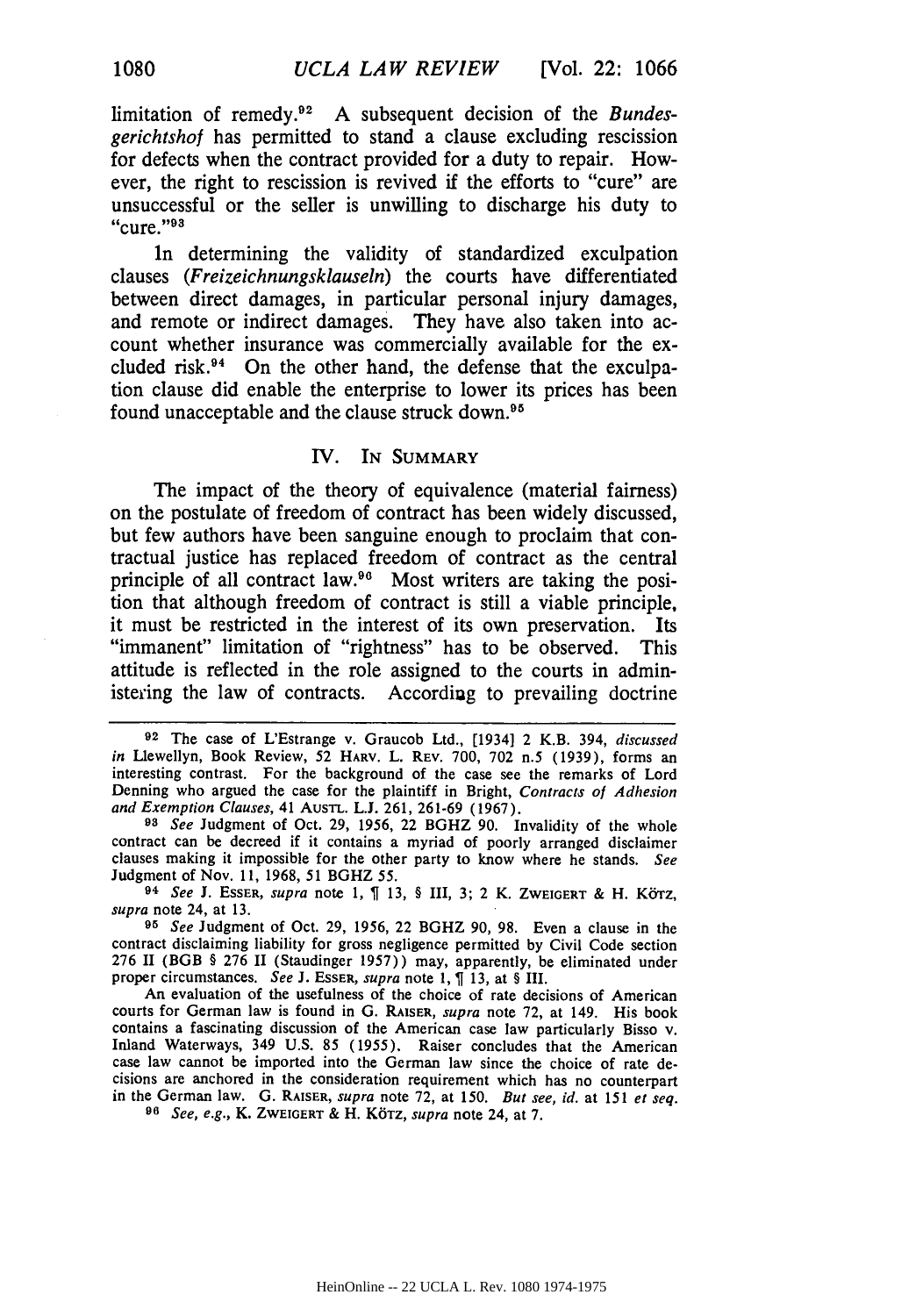courts cannot rewrite the contract (for instance, change the price term); they can only eliminate obnoxious clauses.<sup>97</sup> But it may be argued that elimination of an objectionable clause amounts in substance to a rewriting of the contract because the clause is then replaced **by** the applicable code provisions.98

In evaluating the function of the doctrine of contractual justice within the contract *(Vertragsgerechtigkeit),* a comparison with American law may provide the proper perspective. The doctrine of *Vertragsgerechtigkeit* fulfills in German law a function not dissimilar to the common law doctrine of consideration which has no German counterpart. In the heydays of freedom of contract, at the time where courts were most reluctant to strike down contract clauses in the name of public policy, the doctrine that consideration has to be bargained for to make a promise enforceable was frequently used to carry out or to enlarge notions of public policy.99 While it is true that the adequacy of consideration will, as a rule, not be looked into, the doctrine of nominal consideration has become a formality and has been cut back **by** the *Second Restatement.*<sup>100</sup> It is therefore not surprising that Llewellyn always regarded the consideration doctrine as one of the chief weapons in the fight against obnoxious clauses in form pad contracts.<sup>101</sup> This is also the function that the doctrine of *Vertragsgerechtigkeit* performs in German law.

But, as we have seen, consideration or its functional equivalent (the requirement of contractual justice) has not been the only weapon in the armory of courts and legislatures to remedy contractual unfairness. Reaction to the "obvious danger of overreaching"<sup>102</sup> has resulted in governmental regulation including administrative review of contracts "affected with a public interest" (such as insurance policies) in both the United States as well as

**102 I have borrowed the phrase from the** *Restatement.* **RESTATEMENT (SECOND) OF CONTRACTS,** § 237, comment c at 133 (Tent. Draft No. 5, 1970).

**<sup>07</sup>** See **J.** ESSER, supra **note** 1, **1** 11, at § **III.**

**<sup>98</sup>** See **Judgment of** Feb. **17,** 1964, 41 BGHZ 151.

*<sup>9&#</sup>x27;* See, e.g., Purdy v. Rome, W. & O.R.R., 125 N.Y. 209, 26 N.E. 255 (1891); Fitts v. Panhandle & S.F. Ry., 222 S.W. 158 (Tex. Comm. of App. § B 1920).

**<sup>100</sup> RESTATEMENT (SECOND) OF CONTRACTS** § 89B (Tent. **Draft No.** 2, 1973).

**<sup>101</sup>** See, e.g., K. LLEWELLYN, **THE COMMON** LAW TRADITON: **DECIDING APPEALS** 365 (1960); Llewellyn, On the Complexity *of Consideration: A Forword,* 41 COLUM. L. REV. 777, 780 (1941); Llewellyn, **Book Review,** 52 HARV. L. REv. 700, 702 **(1939),** *reviewing 0.* PRAUSNiTZ, THE STANDARDIZATION OF **COMMERCIAL CONTRACTS** IN **ENGLISH AND CONTINENTAL** LAW (1937). *See also* **Note,** Grower-Canner *Agreements: An Abuse of Mass Standardized Contracts,* 58 YALE L.J. 1161, 1164 (1949); **Note,** *The Peppercorn Theory of Cansideration and the* Doctrine *of Fair Exchange in Contract Law,* 35 **COLUM.** L. REV. 1090, 1090-97 **(1935).**